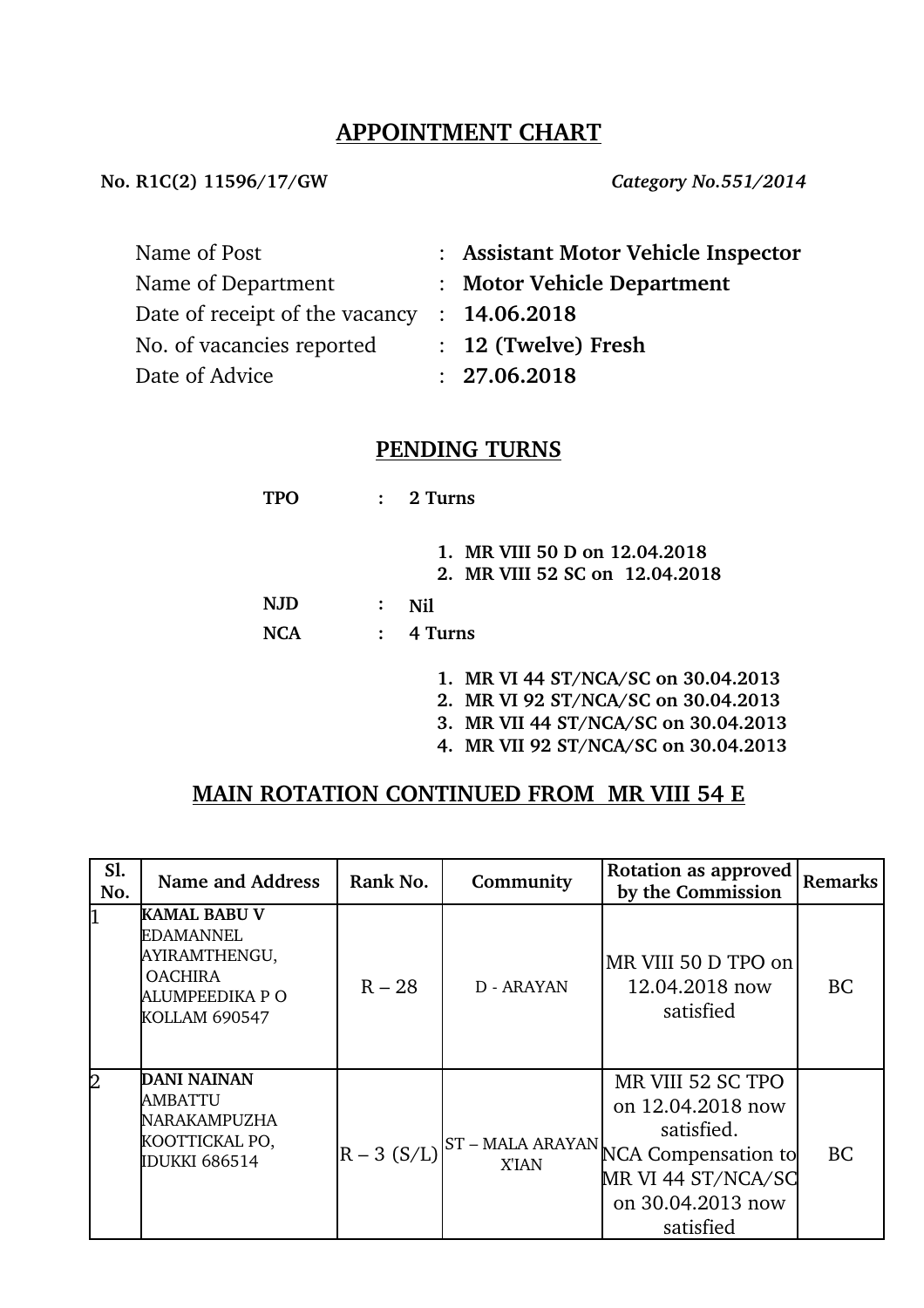| S1.<br>No.    | <b>Name and Address</b>                                                                                               | Rank No.  | Community              | <b>Rotation as approved</b><br>by the Commission | Remarks   |
|---------------|-----------------------------------------------------------------------------------------------------------------------|-----------|------------------------|--------------------------------------------------|-----------|
| þ             | ARUNKUMAR K V<br><b>KALATHIL VEEDU</b><br><b>KUSHAL NAGAR</b><br><b>KANHANGAD</b><br>KASRAGOD 671315                  | $R - 19$  | HINDU - BILLAVA        | MR VIII 54 E                                     | <b>BC</b> |
| k.            | <b>HARISH-N</b><br><b>NANDANAM</b><br>NELLIKKAD<br>PUDUSSERY P O<br>PALAKKAD 678623                                   | $R - 12$  | $\left( \cdot \right)$ | MR VIII 55 OC                                    | <b>OC</b> |
| 5             | <b>AZHAR V</b><br>MRUTHULLIYIL HOUSE<br><b>KUTTIPPURAM</b><br>MALAPPURAM 679571                                       | $R - 33$  | <b>ISLAM - MAPPILA</b> | MR VIII 56 M                                     | <b>BC</b> |
| 6             | <b>SIJU JOSEPH</b><br>KALLUMKULAM<br>CHUNANGAMVELI<br>ERUMATHALA P O<br>ERNAKULAM 683112                              | $R - 13$  | $\left( \cdot \right)$ | MR VIII 57 OC                                    | <b>OC</b> |
| 17            | <b>SHINE S DEV</b><br><b>SHYLAJA BHAVAN</b><br>SIVAKRISHNAPURM<br>MUDAPURAM<br>TRIVANDRUM 695304                      | $R - 20$  | <b>HINDU - EZHAVA</b>  | MR VIII 58 E                                     | <b>BC</b> |
| $\mathcal{B}$ | <b>TIJO RAJU</b><br>KEEZHETH(HOUSE)<br>VENAPPARA (PO)<br>KOZHIKODE 673582                                             | $R - 14$  | $\left( \cdot \right)$ | MR VIII 59 OC                                    | <b>OC</b> |
| $\varphi$     | THANKUTTAN S<br>TC64/1645<br>AZHAKONATHU MELE<br>CHARUVILA PUTHEN<br>VEEDU, THIRUVLLAM<br>THIRUVANATHAPURAM<br>695027 | $R - 238$ | <b>HINDU NADAR</b>     | MR VIII 60 HN                                    | <b>BC</b> |
| 10            | <b>RAVI VARMA ERADI VP</b><br>24/2128A<br>THENAMKUNNU<br><b>TEMPLE ROAD</b><br>MANKAVU<br>KOZHIKODE 673007            | $R - 15$  | $\left( \cdot \right)$ | MR VIII 61 OC                                    | <b>OC</b> |